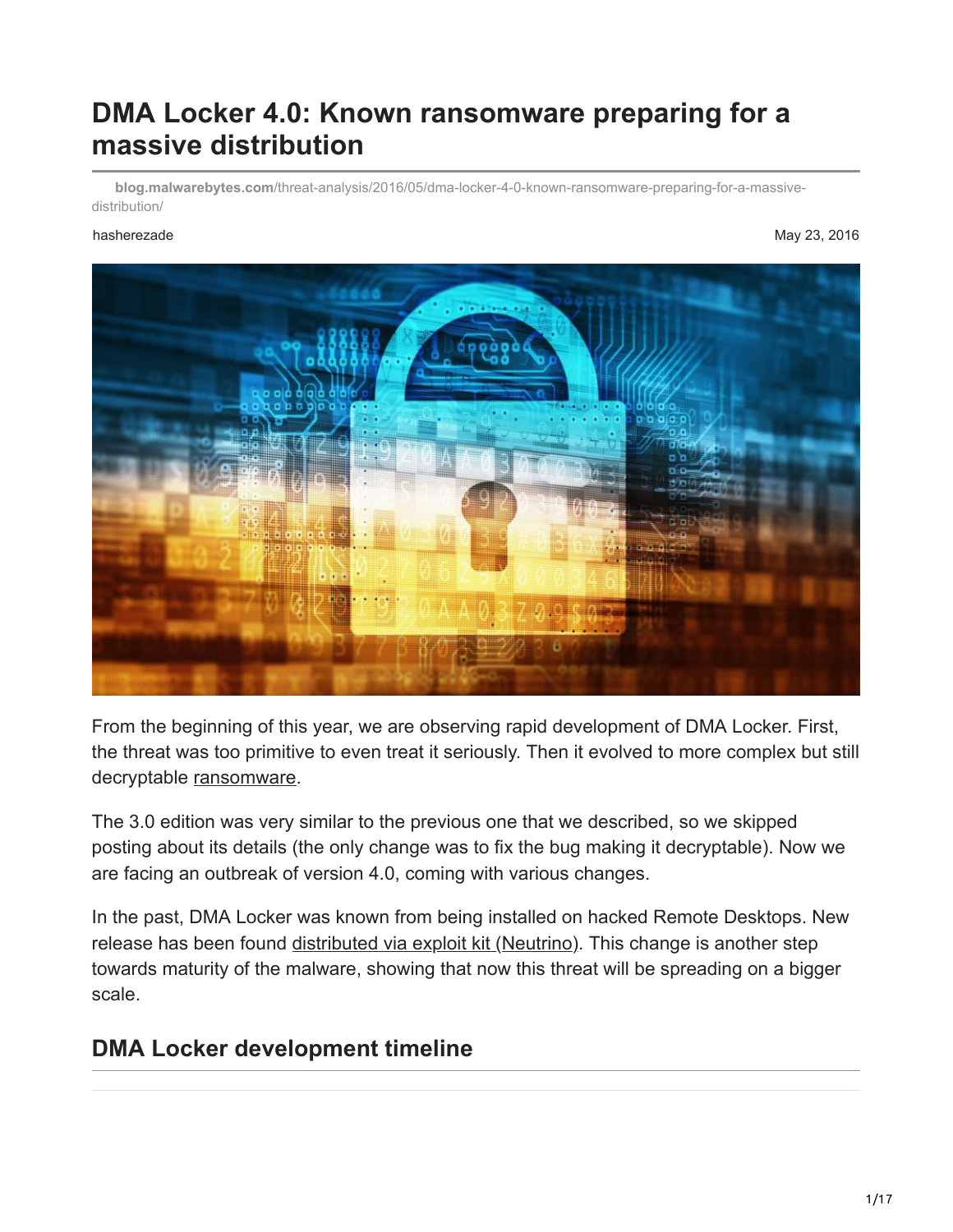discovered: **January 2016** version: **1.0** crypto:

- **files encrypted by AES-256 in ECB mode.**
- **AES key is the same for each attacked file, stored in the binary and erased after use.**

decryptable: yes, if we have the original sample works offline: yes prefix: **ABCXYZ11** *read more: [here](https://blog.malwarebytes.org/threat-analysis/2016/02/dma-locker-a-new-ransomware-but-no-reason-to-panic/)*

discovered: **8 February 2016** version: **2.0** crypto:

- files encrypted by AES-256 in ECB mode
- **AES key is randomly generated for each attacked file. After use, it is encrypted by RSA and stored in the file**
- **RSA public key comes hardcoded in the binary.**

decryptable: **Yes. Due to the weak random generator AES key can be guessed**. works offline: yes prefix: **!DMALOCK** *read more: [here](https://blog.malwarebytes.org/threat-analysis/2016/02/dma-locker-strikes-back/)*

discovered: **22 February 2016** version: **3.0** crypto:

- files encrypted by AES-256 in ECB mode
- AES key is randomly generated for each attacked file. After use, it is encrypted by RSA and stored in the file
- RSA public key comes hardcoded in the binary.

decryptable: **No, the previous bug has been fixed. However, RSA key is the same for full campaign and once we buy the private key, it can be reused for several victims.** works offline: yes prefix: **!DMALOCK3.0**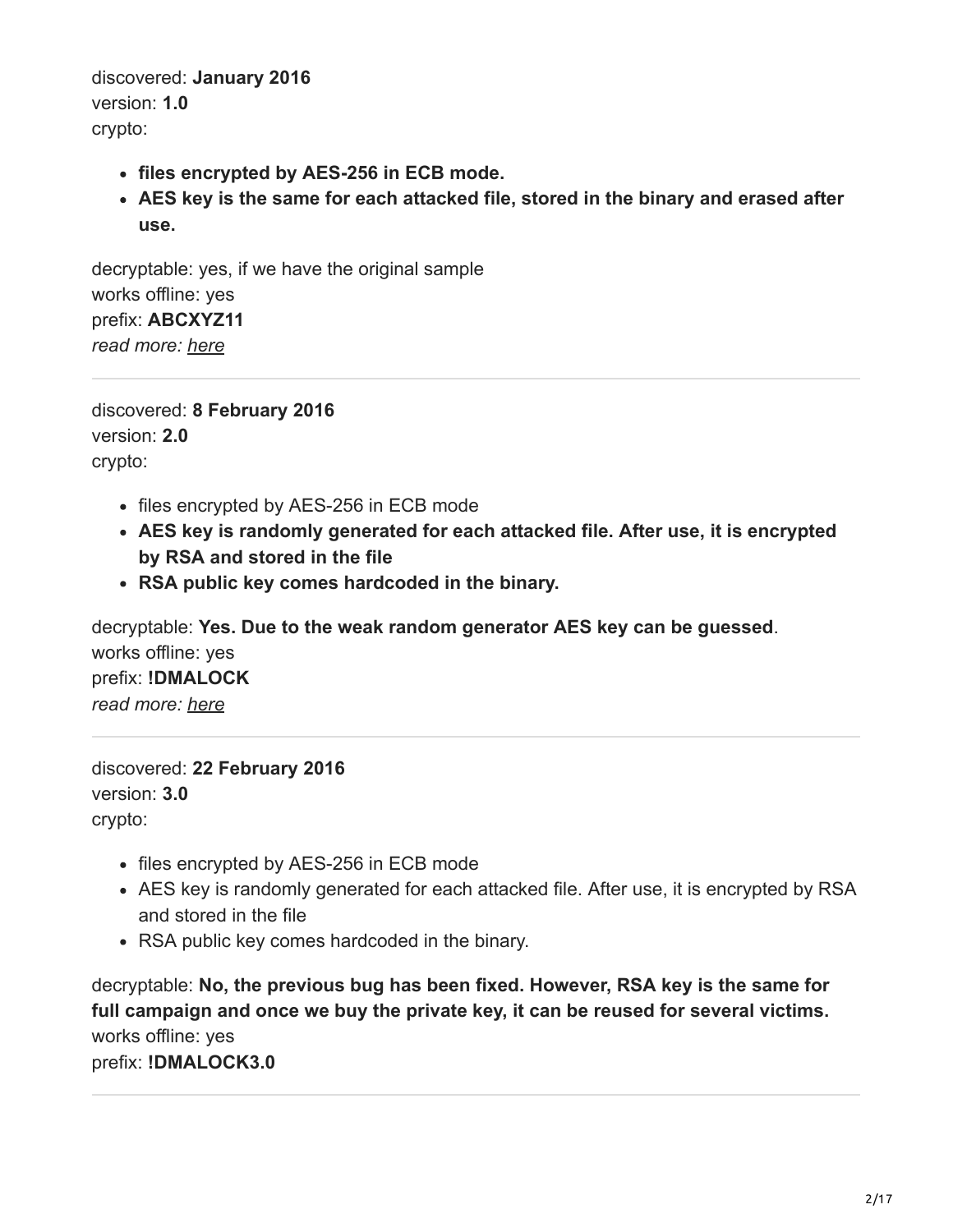discovered: **19 May 2016** version: **4.0** crypto:

- files encrypted by AES-256 in ECB mode, key is randomly generated for each file.
- each random AES key is encrypted by RSA and stored in the file
- **RSA key pair is generated on the server (per client). The public key is downloaded.**

decryptable: **No. Neither RSA key can be reused.** works offline: **no** prefix: **!DMALOCK4.0** *read more: in the current article*

## **Analyzed sample**

## **Behavioral analysis**

In contrast to the previous versions, DMA Locker 4.0 cannot encrypt files offline. It needs to download the public RSA key from its C&C. That's why, if the file has been opened on the computer without the internet connection, it will just install itself and wait. If the machine is connected – it runs silently until it finish encrypting the files.

This time DMA Locker comes with a deception layer added – packed sample have an icon pretending a PDF document:



After being run, it moves itself to the same location like it's previous editions – *C:\ProgramData* under the name *svchosd.exe*: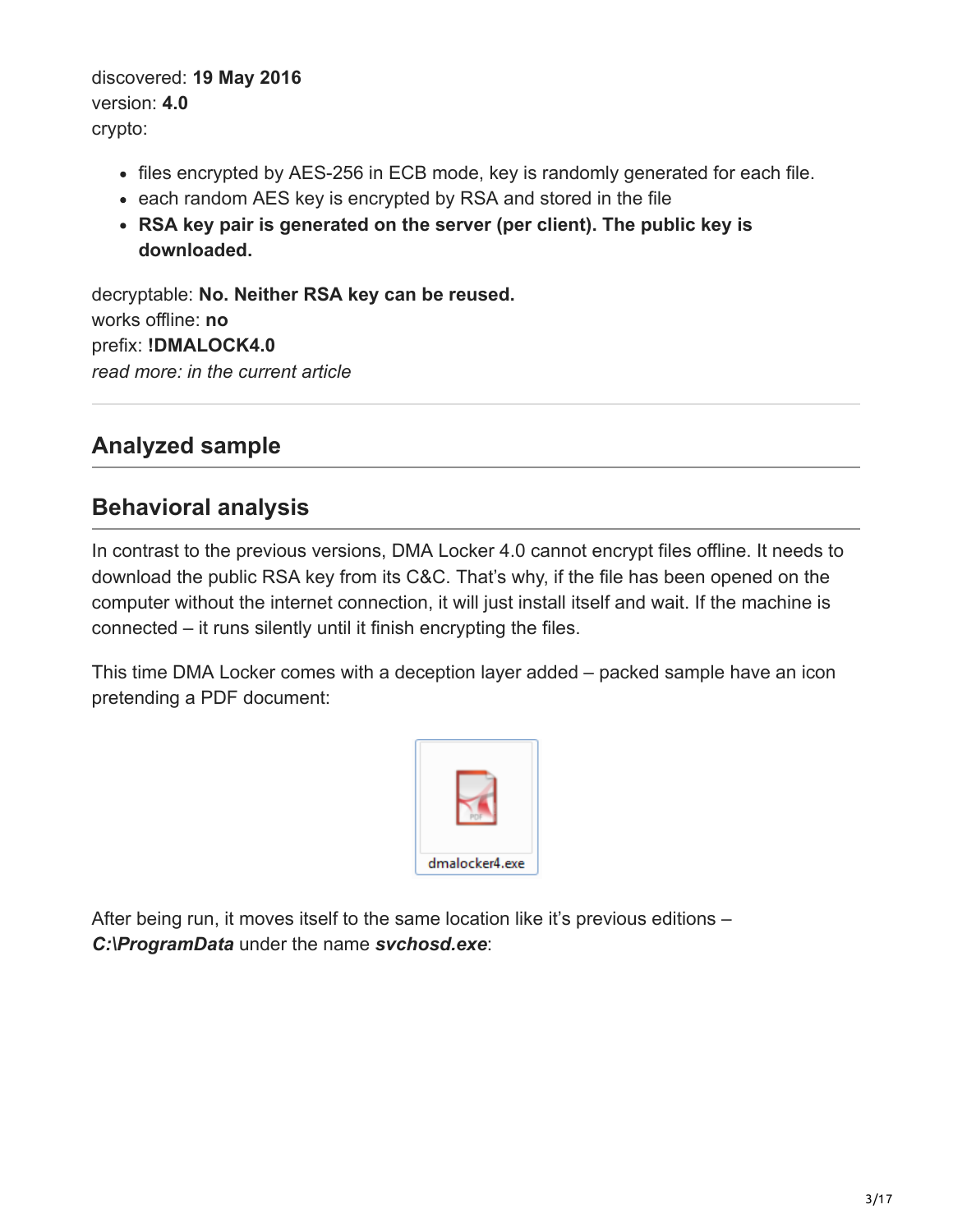| > Local Disk (C:) > ProgramData >                    |                                   |                                  | ▼               |
|------------------------------------------------------|-----------------------------------|----------------------------------|-----------------|
| New folder                                           |                                   |                                  |                 |
| ▴<br>Name<br><b><i><u>UWILWITHIIILIWJWIL</u></i></b> | Date modified<br>LOAD OU AU LEITA | <b>Type</b><br><b>CONTRACTOR</b> | Size            |
| <b>Start Menu</b>                                    | 2009-07-14 06:53                  | File folder                      |                 |
| Templates                                            | 2009-07-14 06:53                  | File folder                      |                 |
| cryptinfo.txt                                        | 2016-05-20 15:29                  | <b>Text Document</b>             | 1 KB            |
| Q,<br>select.bat                                     | 2016-05-20 15:29                  | Windows Batch File               | 1 <sub>KB</sub> |
| svchosd.exe                                          | 2016-05-20 10:51                  | Application                      | 260 KB          |

In addition to the main sample, we can see two additional files: **select.bat** and **cryptinfo.txt**.

*cryptinfo.txt* is a ransom note, analogical to those that we know from the previous editions – only the content changed. Now it is much shorter and contains a link to the individual website for the victim:



Script *select.bat* is used to display this note just in case if the original executable has been removed:



It also adds registry keys for the persistence. This time the main sample – *svchosd.exe* – is saved under the name *Windows Firewall* and the script *select.bat* – under *Windows Update* :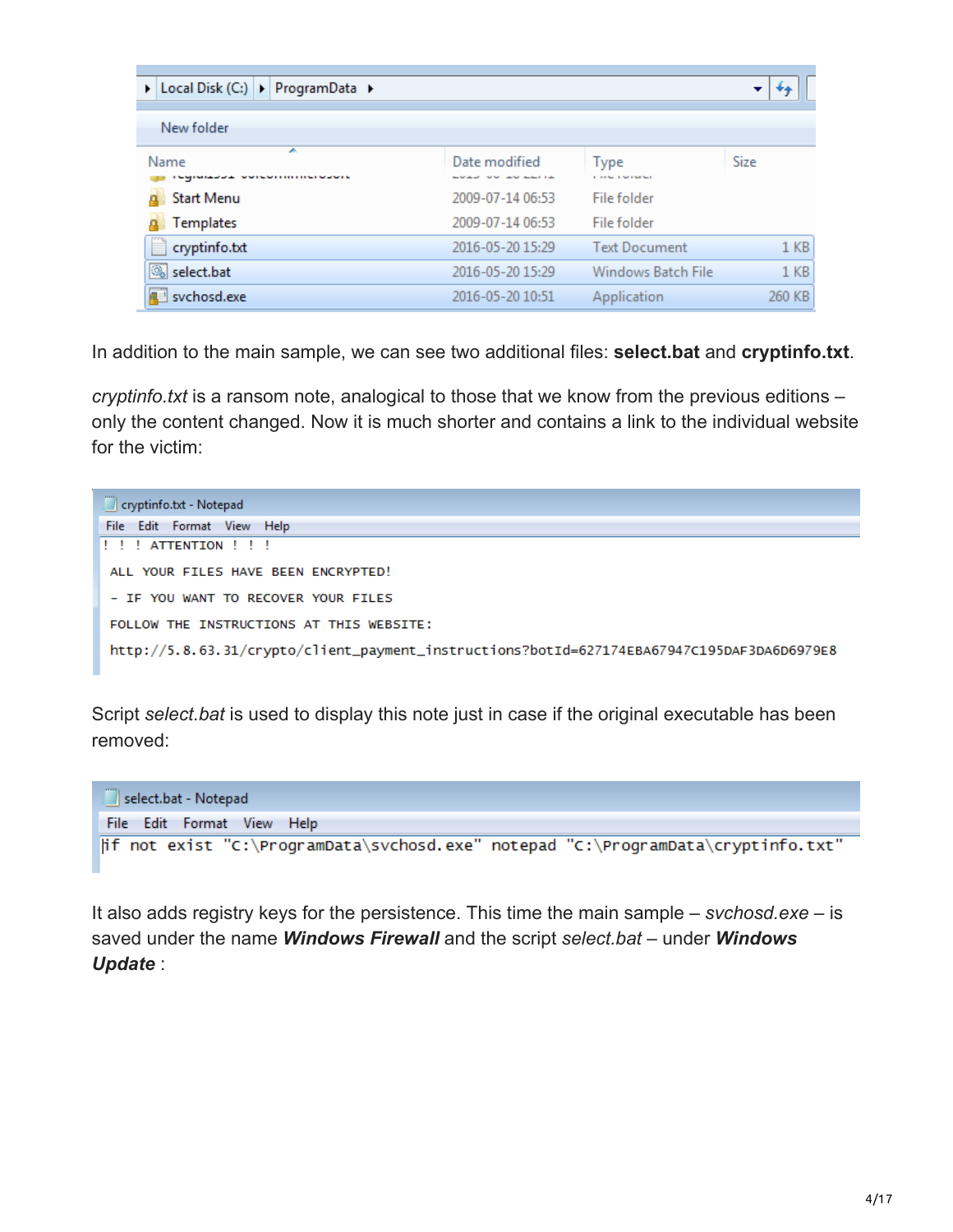| <b>Favorites</b><br>View<br>Help<br>Edit<br>File<br><b>Shell Extensions</b><br>▲<br>Name<br>Data<br>Type                 |  |  |  |  |  |  |
|--------------------------------------------------------------------------------------------------------------------------|--|--|--|--|--|--|
|                                                                                                                          |  |  |  |  |  |  |
|                                                                                                                          |  |  |  |  |  |  |
| Sidebar<br>ab (Default)<br><b>REG SZ</b><br>(value not set)                                                              |  |  |  |  |  |  |
| Telephony<br>ab Windows Firewall REG_SZ<br>C:\ProgramData\svchosd.exe<br><b>ThemeManager</b>                             |  |  |  |  |  |  |
| 1111111<br>$\overline{\phantom{a}}$<br>ab Windows Update REG_SZ<br>C:\ProgramData\select.bat<br>$\overline{\phantom{a}}$ |  |  |  |  |  |  |
| Ш<br>Computer\HKEY_USERS\S-1-5-21-1929933236-2258453022-3626796957-1000\Software\Microsoft\Windows\CurrentVersion\Run    |  |  |  |  |  |  |

After it finishes the encryption process, a red window, similar to the one known form the previous editions pops up:



In addition to the incremented version number, visible in the corner, we can see some slight usability improvements. Following current trends, the option to decrypt a test file has been added. Also, there is a link to a tutorial.

As it was in the previous editions, extensions of the encrypted files are unchanged. We can recognize that they have been attacked by this ransomware only by the prefix of the content. This time it is "!DMALOCK4.0":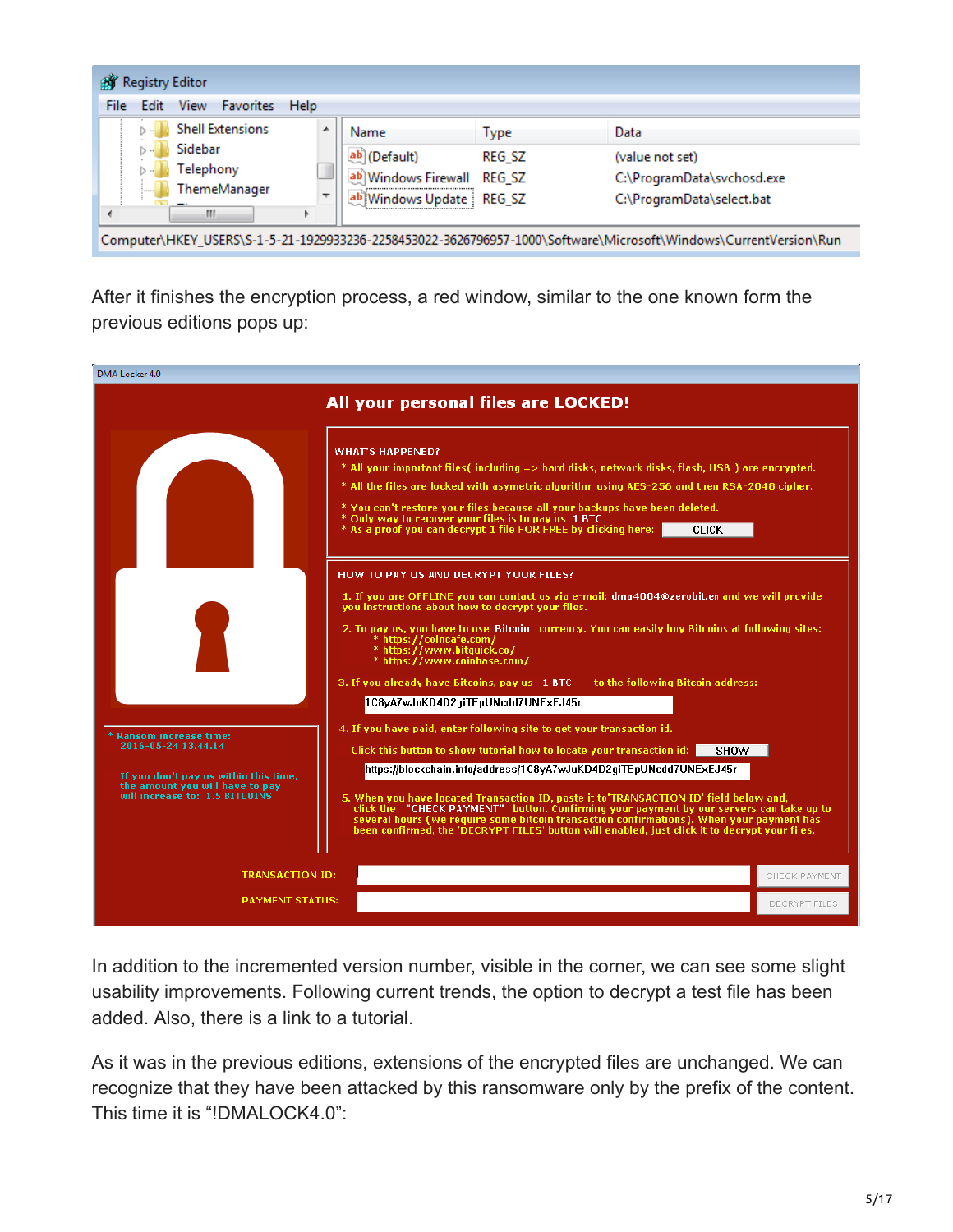| E square1.bmp                                             |  |  |  |  |  |  |  |  |                                                                                         |
|-----------------------------------------------------------|--|--|--|--|--|--|--|--|-----------------------------------------------------------------------------------------|
| Offset(h) 00 01 02 03 04 05 06 07 08 09 0A 0B 0C 0D 0E 0F |  |  |  |  |  |  |  |  |                                                                                         |
|                                                           |  |  |  |  |  |  |  |  | 00000000 21 44 4D 41 4C 4F 43 4B 34 2E 30 68 7C 75 8B 43 !DMALOCK4.0h u <c< th=""></c<> |
|                                                           |  |  |  |  |  |  |  |  | 00000010 9B AD 5A B3 19 7D 30 1B 78 7D E6 C4 FE B2 59 D4 >.21.}0.x} $\tilde{c}$ Åt YÔ   |
|                                                           |  |  |  |  |  |  |  |  | 00000020 17 4A 41 A3 20 7A 21 66 CB B3 E7 8B 93 C2 C6 EE .JAŁ z!fEłc< "ÂĆî              |
|                                                           |  |  |  |  |  |  |  |  | 00000030 BA 7F A1 3A 3F CA FD 37 2C AB 6A 2E 70 0C AA 4D s.": ?Ey7, «j.p. SM            |
|                                                           |  |  |  |  |  |  |  |  |                                                                                         |

## **Experiment**

In the last editions, DMA Locker was using two algorithms for the encryption: **AES** – to encrypt the file content and **RSA –** to encrypt the randomly generated **AES key**. Let's see if the patterns of the encrypted content are similar to those found before:

Left – raw bytes of original BMP, right – the same BMP encrypted by *DMA Locker 4.0*:



Indeed, again we can see patterns of original content reflected in the encrypted content, that suggest that some block cipher has been used. We can suspect, that also in this case it is AES in ECB mode.

Also this time, every file is encrypted with a different key.

## **Network communication**

The feature that is new in this edition of DMA Locker is the communication with the C&C (Command and Control) server. The generated traffic is not encrypted and we can easily see what for the C&C is used.

The victim ID is generated server side (not like in some other cases of malware, where the generated locally ID is sent and registered to the C&C). During the beaconing, bot receives it and stores in the registry as **dma\_id**.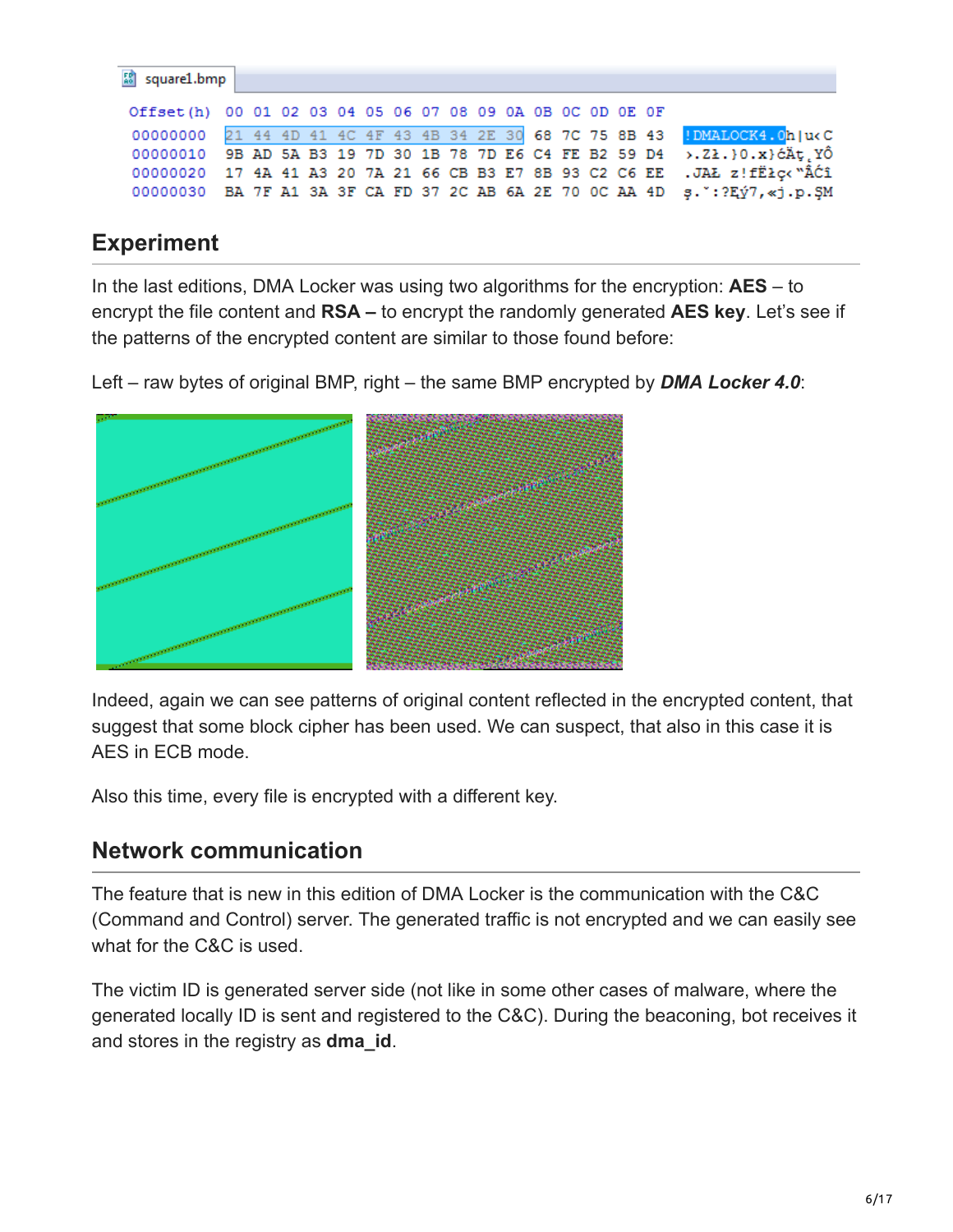```
Stream Content
GET /crypto/gate?action=0 HTTP/1.1
Host: 5.8.63.31
HTTP/1.1 200 OK
Date: Fri, 20 May 2016 13:31:08 GMT
Server: Apache/2.2.22 (Debian)
X-Powered-By: PHP/5.5.33-1~dotdeb+7.1
Vary: Accept-Encoding
Content-Length: 52
Content-Type: text/html
{"status":0,"id":"627174EBA67947C195DAF3DA6D6979E8"}|
```
The role of the C&C is crucial, because the public key is not hardcoded this time, but generated per victim\* and downloaded:

*\*logic of the application suggests, that keys are unique for each victim, but we don't know what really happens on the server side and if the keys are not being reused for some pool of victims*

```
Stream Content
GET /crypto/gate?action=1&botId=627174EBA67947C195DAF3DA6D6979E8 HTTP/1.1
Host: 5.8.63.31
HTTP/1.1 200 OK
Date: Fri, 20 May 2016 13:31:14 GMT
Server: Apache/2.2.22 (Debian)
X-Powered-By: PHP/5.5.33-1~dotdeb+7.1
Vary: Accept-Encoding
Content-Length: 448
Content-Type: text/html
{"status":0,"rsa public key":"-----BEGIN PUBLIC KEY-----
MIIBCgKCAQEAwUoAtJ3uOVFk5ezGnRbqIReBUOJEHSyFUkuN68IGgd4ZW
+yVuLzXROgzfLAY3QKlZuFA9pmabOhYkVL68BVAttmT\/XIFdUivR46s6H+6vKg+5xnJkBCaIHAwrKAjTkk\/
EB4klAiwUtf\/
kKjXrCyzXpXIYAR0xxFlyAqwmGmkPhqglhwuEmkuGgiAal8iq6Gq4QxQbV8SCRc7mqWGRbPetNpElvNuBZXzHkSsIv
WRHBnFMqS6Z+BASlOyFLMd9\/7NlCoo9j2DWjuCFA\/pIE3NzvgmYbGLyVLMFlM0\/
thGUPTo6GV9c8TJZNg5xwkWTGbTlfeVcJPiO5r5Fojo0ka6cQIDAQAB-----END PUBLIC KEY-----"}|
```
Before the windows pops up, it asks the C&C about the individual data of the victim, that has to be displayed: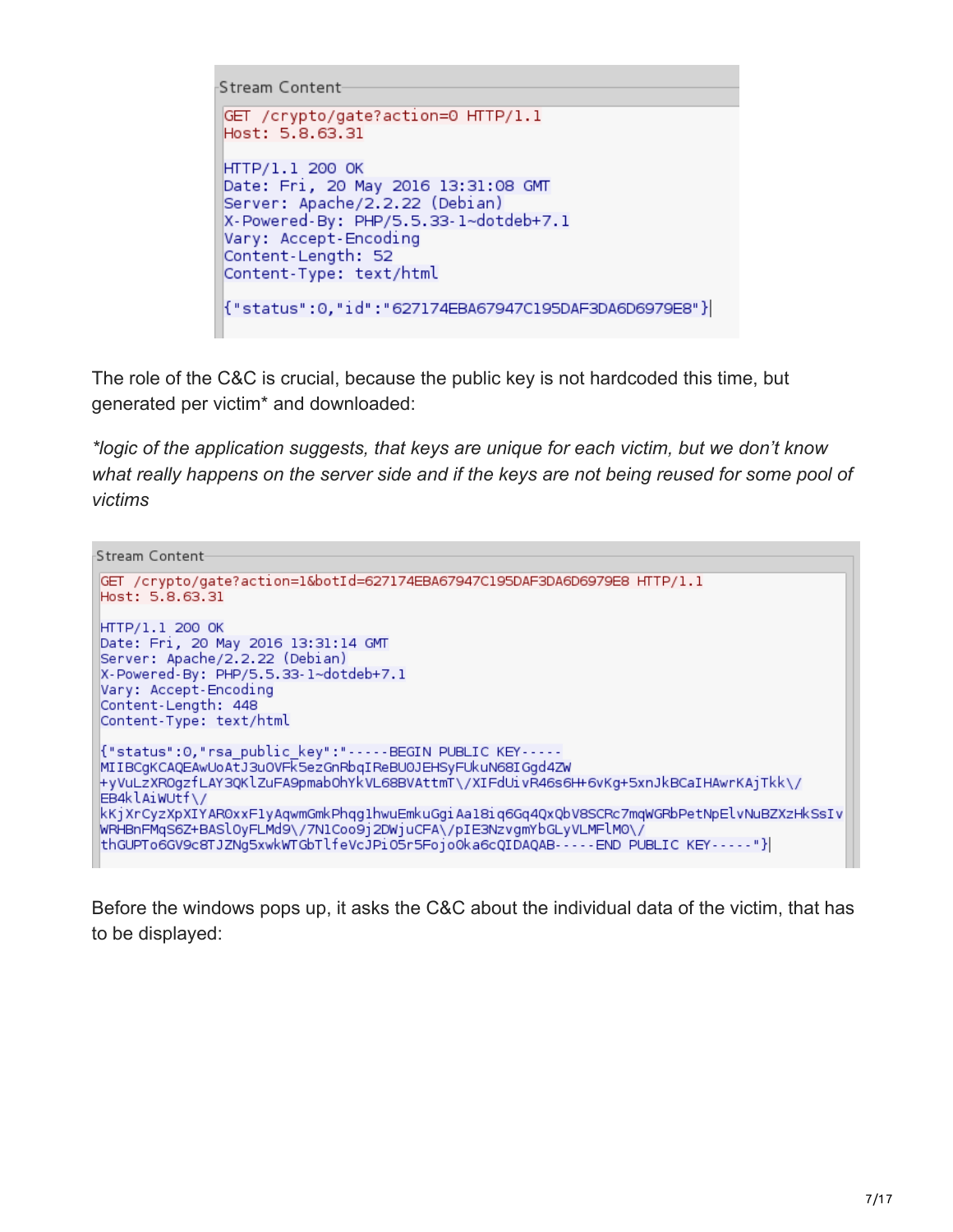```
Stream Content
GET /crypto/gate?action=3&botId=627174EBA67947C195DAF3DA6D6979E8 HTTP/1.1
Host: 5.8.63.31
HTTP/1.1 200 OK
Date: Fri, 20 May 2016 13:46:20 GMT
Server: Apache/2.2.22 (Debian)
X-Powered-By: PHP/5.5.33-1~dotdeb+7.1
Vary: Accept-Encoding
Content-Length: 266
Content-Type: text/html
{"status":0,"minimum_btc_confirmations":3,"bitcoin_address":"1C8yA7wJuKD4D2giTEpUNcdd7UNEx
EJ45r","ransom_amount":"I","private_key_destroy_timestamp":"2016-05-28
13.44.14","ransom_amount_increase_timestamp":"2016-05-24<br>13.44.14","ransom_amount_increase_amount":"1.5"}
```
## **Website for the victim**

Most of the ransomware provide a website for the victim, but what is surprising in case of **DMA Locker 4.0** is the fact that the website is not on the Tor-based, but on a normal hosting. The same IP is used as the C&C server.

Content of the website is clean, but very simple – that may suggest early stage of development:

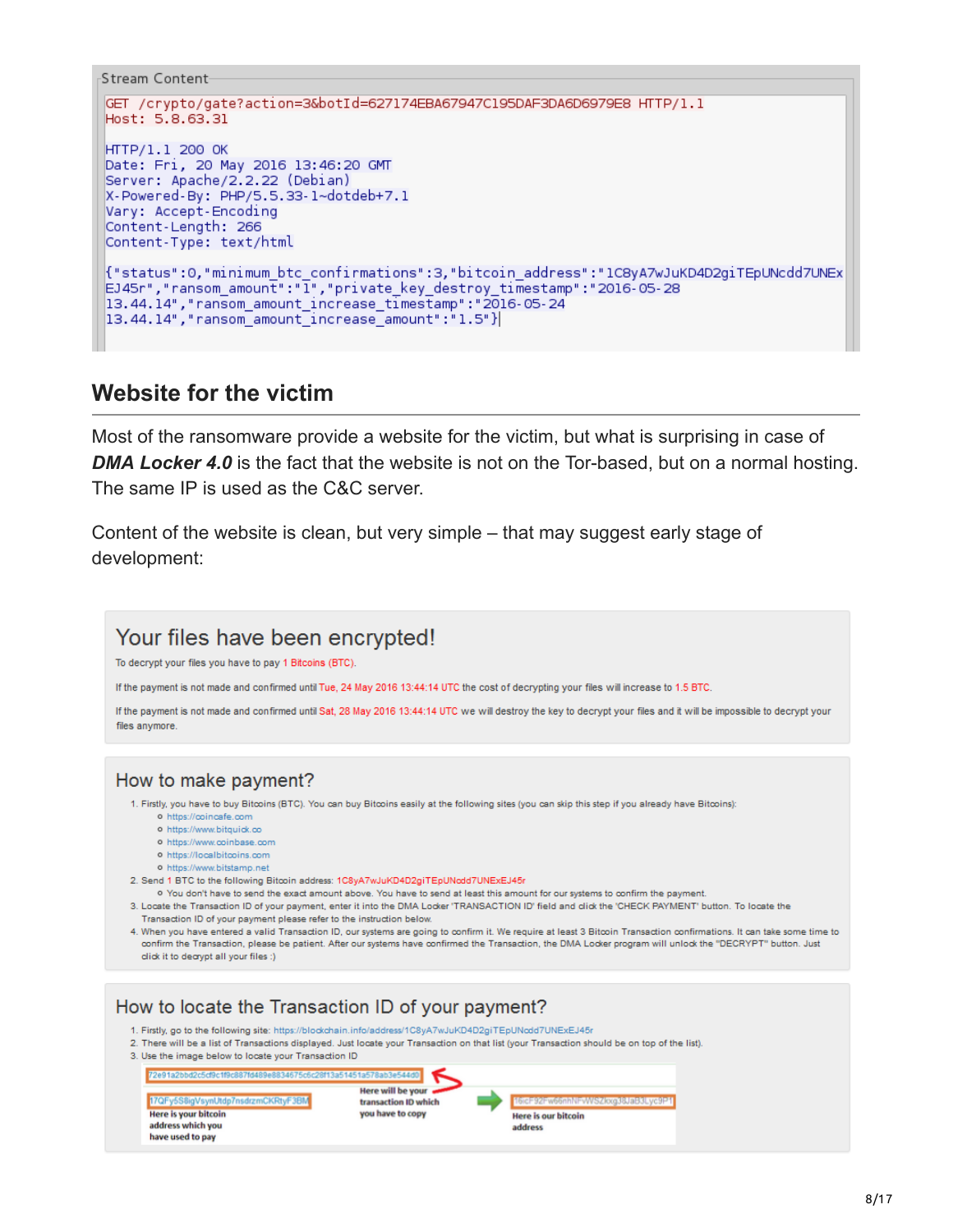The same site is supposed to offer the service of decrypting the test file (opened by the button in GUI):

| $\times$<br><b>DMA Crypto Panel</b><br>÷                                                                          |  |     |  |  |          |  |  |
|-------------------------------------------------------------------------------------------------------------------|--|-----|--|--|----------|--|--|
| $\bigcirc$ Szukaj<br>5.8.63.31/crypto/client_free_decrypt?botId=627174EBA67947C195DAF3DA6D6979E8<br>$\vee$ e<br>← |  | ☆ 自 |  |  | $\equiv$ |  |  |
|                                                                                                                   |  |     |  |  |          |  |  |
|                                                                                                                   |  |     |  |  |          |  |  |
| You are allowed to decrypt 1 more file(s).<br>Max file size is 1MB.                                               |  |     |  |  |          |  |  |
| Select file to decrypt                                                                                            |  |     |  |  |          |  |  |
|                                                                                                                   |  |     |  |  |          |  |  |
| Decrypt                                                                                                           |  |     |  |  |          |  |  |
|                                                                                                                   |  |     |  |  |          |  |  |

However, during our tests this service was not working properly and we didn't got any file back, although it has been successfully submitted:



## **Inside**

In the past, DMA Locker was distributed without any packing. The reason behind it was probably the chosen distribution method – samples were deployed manually by attackers, who accessed machines via hacked Remote Desktops. Attacker didn't bothered much about adding any deception layer.

In this edition it has changed. DMA Locker comes packed in some underground crypter, that is used to protect the payload and deceive tools used for the detection.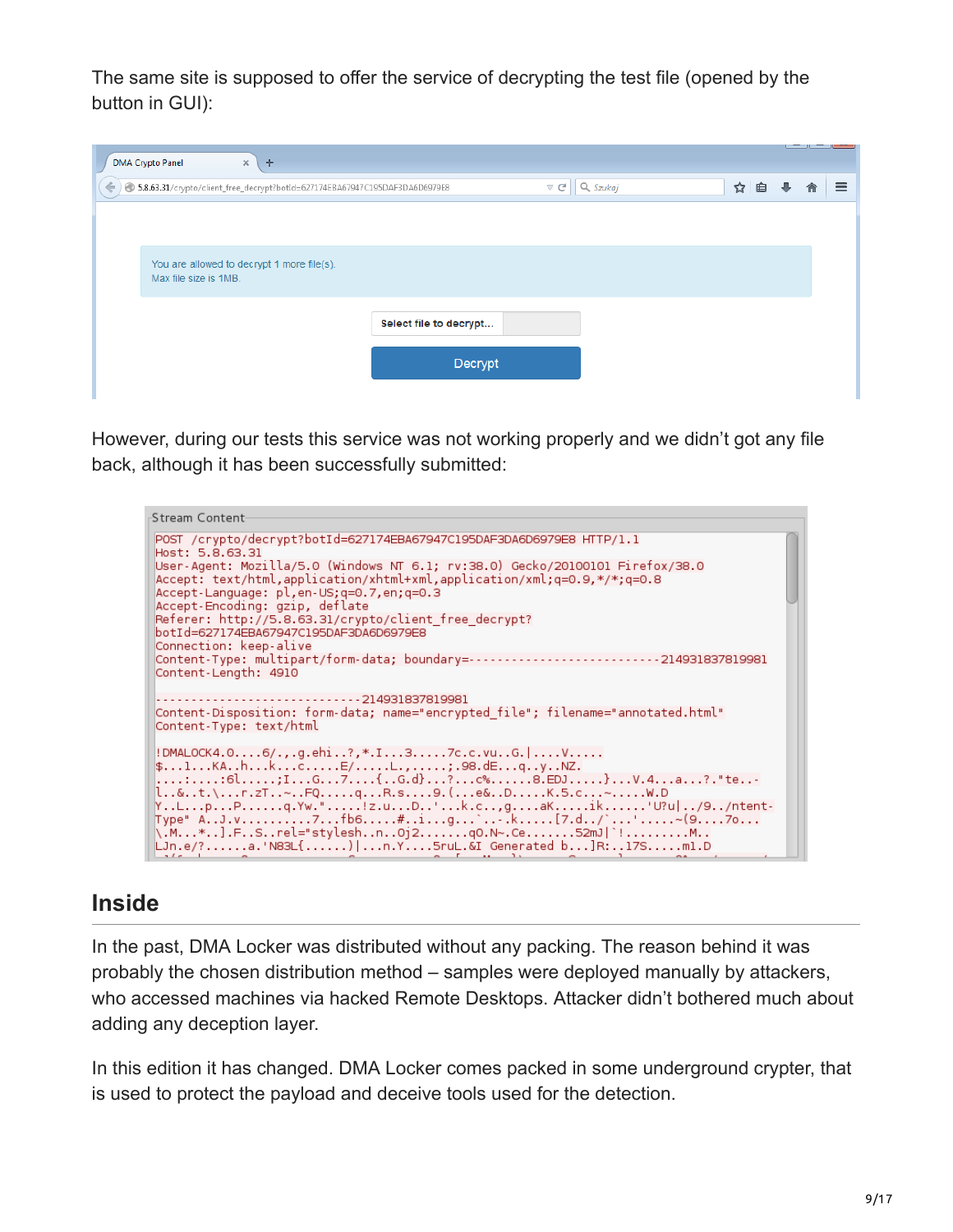When we open the original executable under the debugger, we will see the code of the crypter's stub, that doesn't make much sense. The real payload is revealed after unpacking. It has similar structure to the previous editions of DMA Locker, but several new features are added.

## **How does the encryption work?**

Encryption follows similar steps like in the previous versions.

The main difference comes in the method of delivering the public RSA key. In the previous editions, the key was one per campaign and it was stored hardcoded in the binary. Now it changed. The key is downloaded from the server – along with the unique bot ID. Both are stored in the registry and fetched when needed.

|                               | 0040688D mov<br>0040688F push<br>00406890 push<br>00406891 push<br>00406893 push<br>00406899 push<br>0040689A call<br>004068A0 mov | 00406894 push       | ecx, [edx]<br>cbData<br>eax<br>lpData<br>ebx<br>1<br>dwTupe<br>edi<br>: Reserved<br>offset ValueName ; "dma_id"<br>; hKeu<br>ecx<br>ds:RegSetUalueExA<br>edi, ebx |  |
|-------------------------------|------------------------------------------------------------------------------------------------------------------------------------|---------------------|-------------------------------------------------------------------------------------------------------------------------------------------------------------------|--|
|                               | 004068A2 call<br>004068A7 call                                                                                                     |                     | sub 406380<br>sub 406420                                                                                                                                          |  |
|                               |                                                                                                                                    |                     |                                                                                                                                                                   |  |
|                               |                                                                                                                                    |                     |                                                                                                                                                                   |  |
| 耳子宮                           |                                                                                                                                    |                     |                                                                                                                                                                   |  |
| 004068AC                      |                                                                                                                                    |                     |                                                                                                                                                                   |  |
| 004068AC loc 4068AC:          |                                                                                                                                    |                     |                                                                                                                                                                   |  |
| 004068AC push                 | 400h                                                                                                                               |                     |                                                                                                                                                                   |  |
| 004068B1 call                 |                                                                                                                                    |                     | unknown libname 1 : Microsoft UisualC 2-11/net runtime                                                                                                            |  |
| 004068B6 add                  | esp, 4                                                                                                                             |                     |                                                                                                                                                                   |  |
| 004068B9 push                 | 400h                                                                                                                               |                     | ; size_t                                                                                                                                                          |  |
| 004068BE nov                  | ebx, eax                                                                                                                           |                     |                                                                                                                                                                   |  |
| 004068C0 push                 | п                                                                                                                                  |                     | int                                                                                                                                                               |  |
| 004068C2 push                 | ebx                                                                                                                                |                     | : void *                                                                                                                                                          |  |
| 004068C3 nov<br>004068C7 call |                                                                                                                                    |                     | [esp+6C8h+var 69C], ebx                                                                                                                                           |  |
| 004068CC nov                  | memset                                                                                                                             |                     |                                                                                                                                                                   |  |
| 004068D0 nov                  |                                                                                                                                    | eax, [eax]          | eax, [esp+6C8h+var 6A8]                                                                                                                                           |  |
| 004068D2 add                  | esp, OCh                                                                                                                           |                     |                                                                                                                                                                   |  |
| 004068D5 lea                  |                                                                                                                                    |                     | ecx, [esp+6BCh+var 698]                                                                                                                                           |  |
| 004068D9 push                 | ecx                                                                                                                                |                     | ; lpcbData                                                                                                                                                        |  |
| 004068DA push                 | ebx                                                                                                                                |                     | lpData                                                                                                                                                            |  |
| 004068DB push                 | G                                                                                                                                  |                     | lpType                                                                                                                                                            |  |
| 004068DD push                 | ß.                                                                                                                                 |                     | <b>lpReserved</b>                                                                                                                                                 |  |
| 004068DF push                 |                                                                                                                                    |                     | offset aDna_public_key ; "dna_public_key"                                                                                                                         |  |
| 004068E4 push                 | eax                                                                                                                                |                     | : hKeu                                                                                                                                                            |  |
| 004068E5 nov                  |                                                                                                                                    |                     | [esp+6D4h+var 698], 208h                                                                                                                                          |  |
| 004068ED call                 |                                                                                                                                    | ds:ReqQueruValueExA |                                                                                                                                                                   |  |
| 004068F3 test                 | eax, eax                                                                                                                           |                     |                                                                                                                                                                   |  |

Individual AES key is generated for each and every file just before encryption. Since version 3.0 of DMA Locker, a weak random generator has been fixed. Now it uses a function CryptGenRandom from Windows Crypto API to fetch 32 random bytes that are used as a key: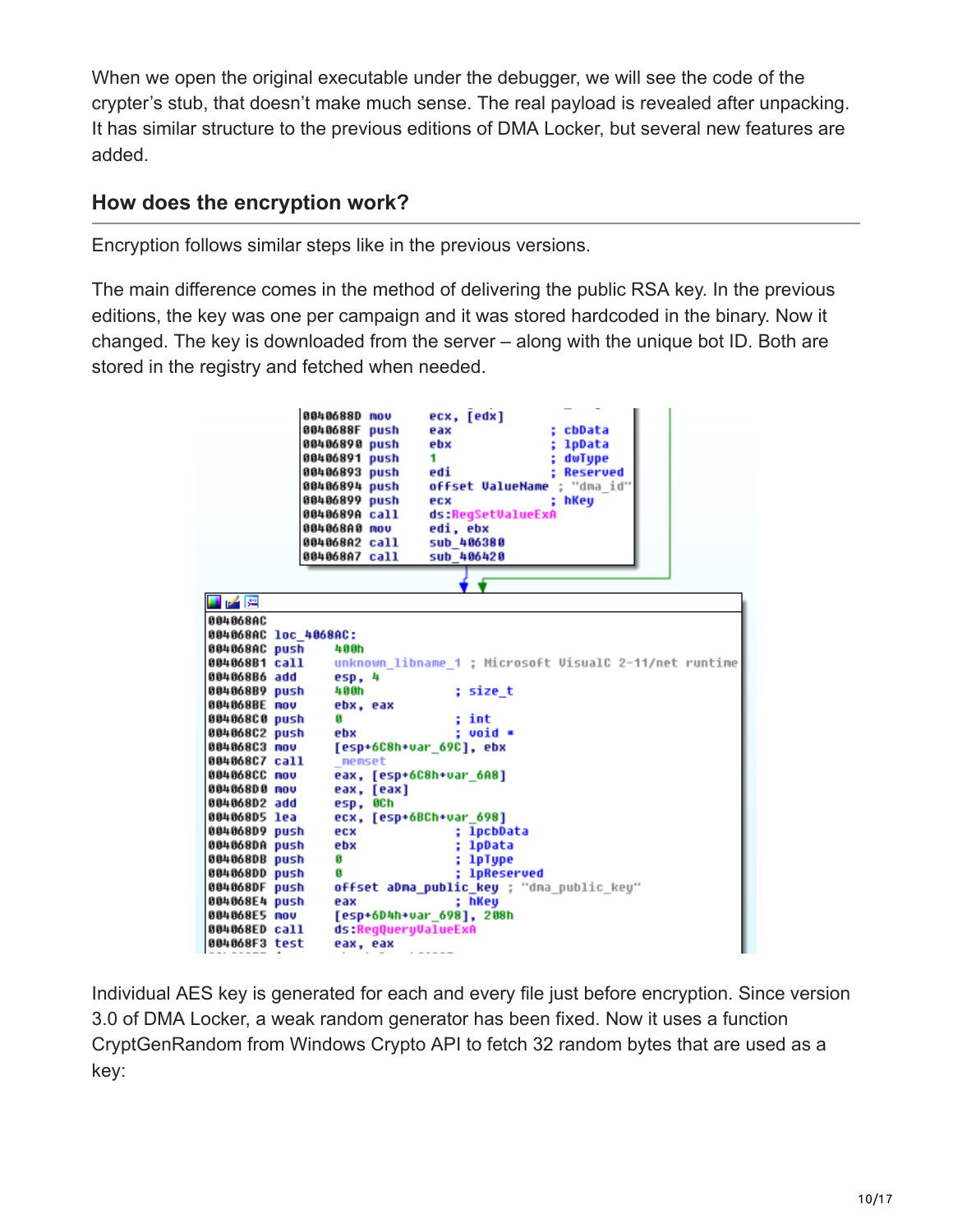

Just like it was before, a file is read and divided into chunks. Then, the random key along with the buffer containing a single chunk is passed as a parameter to a new encrypting thread. For the content encryption, the same AES implementation like in the previous versions has been used.

| 00401C2A push<br>00401C2B push<br>00401C2C push<br>00401C2D mov<br>00401C30 nov<br>00401C33 lea<br>00401C36 lea<br>00401C3A nov<br>00401C3E xor<br>00401C40 shr<br>00401C43 call<br>00401C48 test<br>00401C4A jz | ebx<br>esi<br>edi<br>edi, [ebp+lpThreadParameter]<br>esi, [edi+8]<br>eax, [edi+10h]<br>ecx, [esp+90h+var 78]<br>[esp+90h+var 80], edi<br>ebx, ebx<br>esi, 4<br>aes init<br>esi, esi<br>short loc 401CC3 |
|------------------------------------------------------------------------------------------------------------------------------------------------------------------------------------------------------------------|---------------------------------------------------------------------------------------------------------------------------------------------------------------------------------------------------------|
|                                                                                                                                                                                                                  |                                                                                                                                                                                                         |
|                                                                                                                                                                                                                  | 내려질                                                                                                                                                                                                     |
|                                                                                                                                                                                                                  | 00401C4C nov<br>[esp+90h+var 7C], esi                                                                                                                                                                   |
|                                                                                                                                                                                                                  |                                                                                                                                                                                                         |
|                                                                                                                                                                                                                  | 工艺网                                                                                                                                                                                                     |
|                                                                                                                                                                                                                  | 00401050                                                                                                                                                                                                |
|                                                                                                                                                                                                                  | 00401C50 loc 401C50:                                                                                                                                                                                    |
|                                                                                                                                                                                                                  | 00401C50 mov<br>edi, [edi]                                                                                                                                                                              |
|                                                                                                                                                                                                                  | 00401C52 nov<br>edx, [edi+ebx+4]                                                                                                                                                                        |
|                                                                                                                                                                                                                  | 00401C56 mov<br>ecx, [edi+ebx]                                                                                                                                                                          |
|                                                                                                                                                                                                                  | 88481C59 mov<br>eax, [edi+ebx+8]<br>00401C5D add<br>edi, ebx                                                                                                                                            |
|                                                                                                                                                                                                                  | 88481C5F nov<br>[esp+90h+var_10], edx                                                                                                                                                                   |
|                                                                                                                                                                                                                  | 00401C66 nov<br>[esp+90h+var 14], ecx                                                                                                                                                                   |
|                                                                                                                                                                                                                  | 88481C6A nov<br>ecx. [edi+0Ch]                                                                                                                                                                          |
|                                                                                                                                                                                                                  | edx, [esp+90h+var 78]<br>00401C6D lea                                                                                                                                                                   |
|                                                                                                                                                                                                                  | 00401C71 push<br>edx                                                                                                                                                                                    |
|                                                                                                                                                                                                                  | 00401C72 lea<br>esi, [esp+94h+var_14]                                                                                                                                                                   |
|                                                                                                                                                                                                                  | 00401C79 nov<br>[esp+94h+var C], eax                                                                                                                                                                    |
|                                                                                                                                                                                                                  | 88481C88 nov<br>[esp+94h+var_8], ecx                                                                                                                                                                    |
|                                                                                                                                                                                                                  | aes block encrypt<br>00401C87 call                                                                                                                                                                      |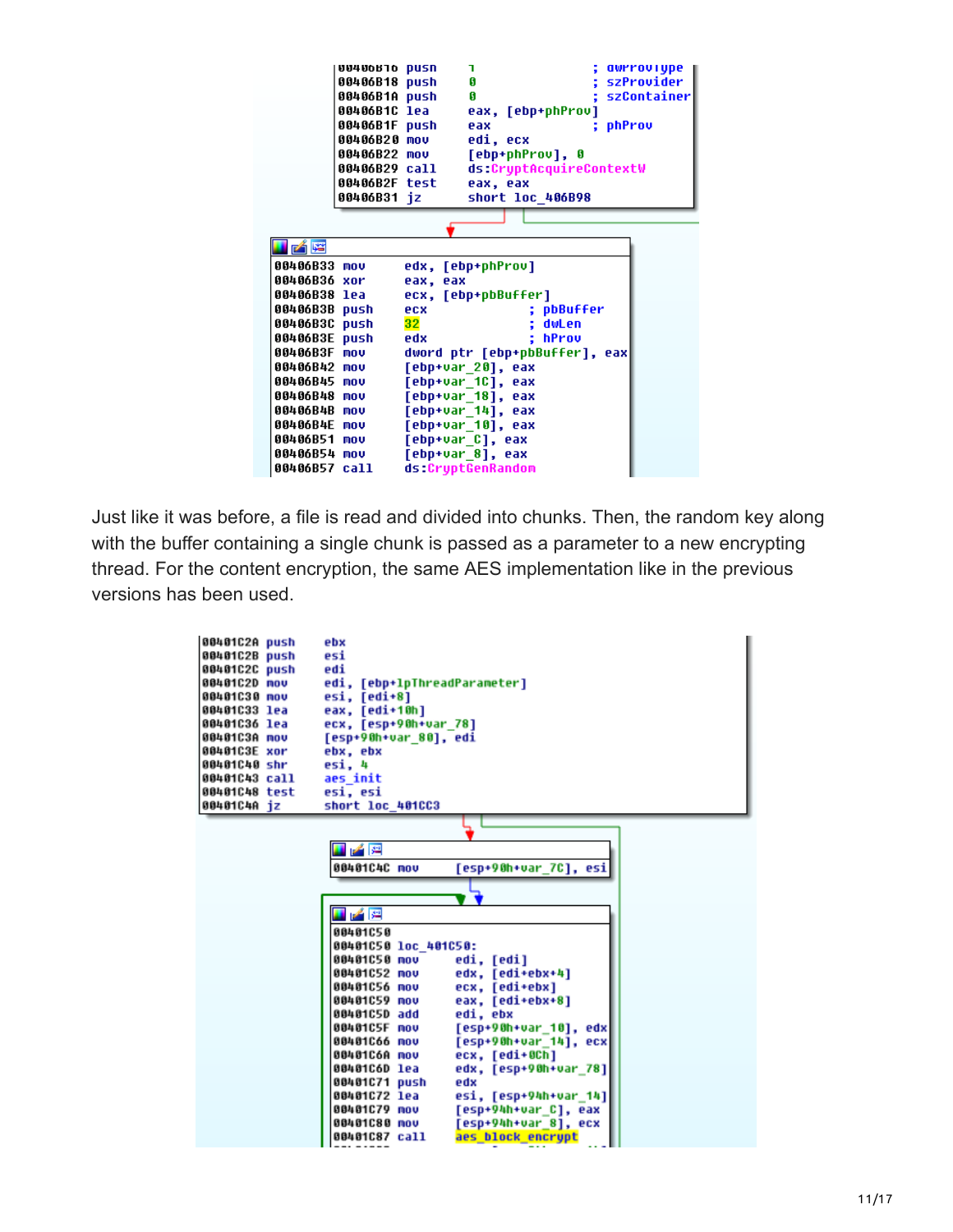After the full content is processed, the RSA key is imported and used to encrypt the random AES key. The encrypted key is saved at the beginning of the file, just after the **!DMALOCK4.0** tag.

| 004021F3 push | eax                    | : int                              |
|---------------|------------------------|------------------------------------|
| 004021F4 push | ebx                    | : void *                           |
| 004021F5 lea  | ecx, [ebp+var 140]     |                                    |
| 004021FB push | ecx                    | : int                              |
| 004021FC call | rsa encrypt randon key |                                    |
| 00402201 push | esi                    | : FILE *                           |
| 00402202 push | 9B h                   | : size t                           |
| 00402204 push | 1                      | : size t                           |
| 00402206 push |                        | offset aDnalock4_0 ; "!DMALOCK4.0" |
| 0040220B call | furite                 |                                    |
| 00402210 nov  | edx, [ebp+var 19C]     |                                    |
| 00402216 push | esi                    | : FILE *                           |
| 00402217 push | edx                    | ; size t                           |
| 00402218 push | 1                      | : size t                           |
| 0040221A push | ebx                    | $: void *$                         |
| 0040221B call | _furite                |                                    |
|               |                        |                                    |

Then, the AES encrypted content is appended to the file. At the end, the random key is destroyed.

Like in the previous edition, the same application can be used for decryption when the victim managed to get the appropriate RSA private key. Previously, the only way to communicate with the attacker and to purchase the key was via e-mail. Now the payment is managed automatically and the private key is released on the server after completing the payment. Bot can automatically download it and perform the decryption.



## **What is attacked?**

This part remained unchanged. Like the [previously described version \(2.0\)](https://blog.malwarebytes.org/threat-analysis/2016/02/dma-locker-strikes-back/) it attacks local drives as well as unmapped network shares. Instead of list of attacked extensions, DMA Locker comes with list of blacklisted extensions and paths, that are excluded from the encryption process.

### **Communication protocol**

DMA Locker communicates with it's C&C server by a simple, HTTP based protocol. Bot sends GET requests and server responds in JSON. There are 6 actions, for which URLs are hardcoded in the bot: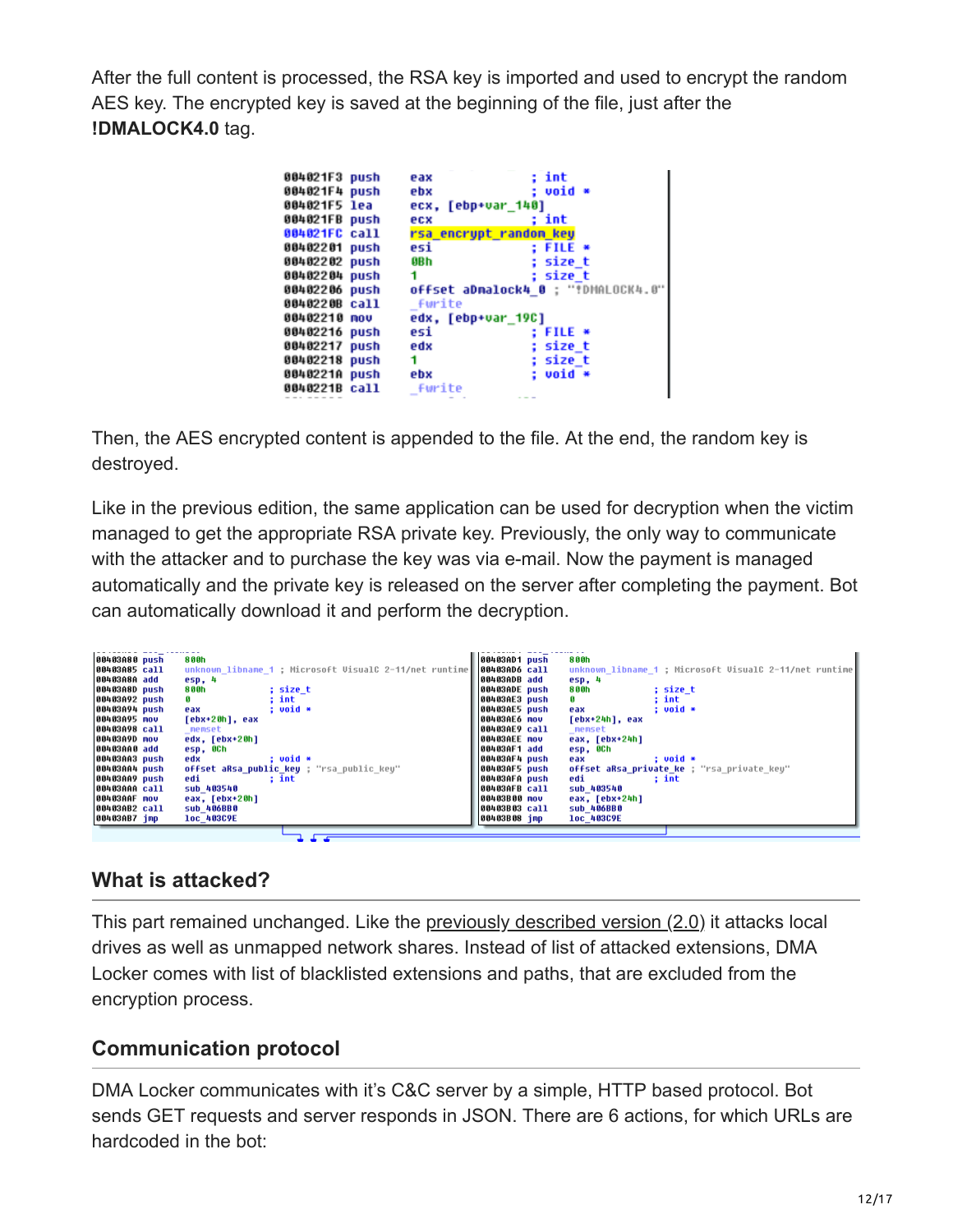|                                                                                              | 00C83638 . CMP EBX,6                                                                                         | Switch (cases 06)                                                                                                                                                                                                                                                  |
|----------------------------------------------------------------------------------------------|--------------------------------------------------------------------------------------------------------------|--------------------------------------------------------------------------------------------------------------------------------------------------------------------------------------------------------------------------------------------------------------------|
|                                                                                              | — ∐JA payload.00C836F7<br>— JMP DWORD PTR DS:[EBX                                                            | action above $6 \rightarrow$ wrong action                                                                                                                                                                                                                          |
| 00083638<br>00083648<br>00083648<br>00083648<br>00083640<br>00083651<br>00083651<br>00083651 | UMP DWORD PTR DS: [EBX*4+C836FC]<br>> MOV EAX, DWORD PTR DS: [ESI+38]                                        | Case 0 of switch 00C83638                                                                                                                                                                                                                                          |
|                                                                                              |                                                                                                              | / PUSH EAX<br>. PUSH EAX<br>. PUSH payload.00C9EA38        ASCII "GET /crypto/gate?action=0 HTTP/1.12回Host: %s <b>/⊡/⊡"</b><br>. CGLL payload.00C9EA38       ASCII "GET /crypto/gate?action=0 HTTP/1.1 <b>/</b> ⊡Host: %s <b>/⊡/⊡"</b><br>. <u>ADD</u> ESP,0C<br>. |
| 00C83657<br>00C8365A                                                                         |                                                                                                              |                                                                                                                                                                                                                                                                    |
| 00083650                                                                                     |                                                                                                              |                                                                                                                                                                                                                                                                    |
| 00083650<br>00083660<br>00083668<br>00083664<br>00083665<br>00083665                         |                                                                                                              |                                                                                                                                                                                                                                                                    |
|                                                                                              |                                                                                                              |                                                                                                                                                                                                                                                                    |
| 00C8366B<br>00C83670<br>00083673<br>00083675                                                 | . <mark>CALL Day load.00C86C61</mark><br>. ADD ESP.10<br>. <u>MOV</u> AL.1                                   |                                                                                                                                                                                                                                                                    |
| 00083676<br>00083679<br>00083670<br>0008367D<br>0008367E                                     |                                                                                                              | )MOU EAX,DWORD PTR DS:[ESI+38] Case 5 of switch 00C83638<br>. MOU ECX,DWORD PTR DS:[ESI+1C]<br>. PUSH EAX<br>. PUSH EAX<br>. PUSH payload.00C9EAA8               ASCII "GET /crypto/gate?action=5%botId=%s HTTP/1.1/OHost: %s/O/O"<br>. PUSH                       |
|                                                                                              |                                                                                                              |                                                                                                                                                                                                                                                                    |
| 00083683<br>00083684<br>00083689<br>00083680                                                 | ADD LSP, 10<br>٠<br>MOU AL, 1                                                                                |                                                                                                                                                                                                                                                                    |
| 0008368E<br>0008368F<br>00083692<br>00083695<br>00083696                                     | MOV EDX.DWORD PTR DS:[ESI+38]<br>MOV EAX.DWORD PTR DS:[ESI+1C]                                               | Case 2 of switch 00C83638                                                                                                                                                                                                                                          |
| 00083697<br>00083690<br>00083690                                                             |                                                                                                              | HUSH EDX<br>PUSH EAX<br>PUSH Bayload.00C9EAE4       ASCII "GET /crypto/gate?action=2%botId=%s HTTP/1.1/回Host: %s <b>/⊡/⊡"</b><br>PUSH EDI<br>COLL EQU!oad_00C86C61                                                                                                 |
| 00003068<br>00003068<br>000030687<br>00003068                                                | CALL pay load.00C86C61<br>MOU AL 1                                                                           |                                                                                                                                                                                                                                                                    |
| 00C836AB<br>00C836AE                                                                         |                                                                                                              | PUSH ECX<br>PUSH ECX<br>PUSH <u>pay</u> load.00C9EB20       ASCII "GET /crypto/gate?action=3&botId=%s HTTP/1.1 <i>N</i> ⊡Host: %s <i>K</i> ⊡/⊡"                                                                                                                    |
| 000836AF<br>000836B0<br>000836B5<br>00083600<br>000836BB<br>000836BB<br>00083600             | PUSH EDI<br>CALL pay load.00C86C61<br>ADD ESP, 10                                                            |                                                                                                                                                                                                                                                                    |
| 00C836C1                                                                                     | MOV AL 1                                                                                                     | Case 4 of switch 00C83638                                                                                                                                                                                                                                          |
| 00083604<br>88083607<br>0008360B<br>0008360B                                                 | MOU EAX.DWORD PTR DS:[ESI+38]<br>MOU ECX.DWORD PTR DS:[ESI+3C]<br>MOU EDX.DWORD PTR DS:[ESI+1C]              |                                                                                                                                                                                                                                                                    |
| 88083600<br>8808360D                                                                         | - PUSH ERX<br>- PUSH ECX<br>- PUSH ECX<br>- PUSH Pay load.00C9EB60<br>- PUSH EDI<br>- CHL- Pay load.00C86C61 | ASCII "GET /crypto/gate?action=4&botId=%s&transactionId=%s HTTP/1                                                                                                                                                                                                  |
| 00C836D2<br>00C836D3<br>00C836D8 <b>  .</b>                                                  | ADD ESP 14                                                                                                   |                                                                                                                                                                                                                                                                    |

JSON responses are then parsed with another dedicated function. Every status change is reflected in the red window. Example, showing setting appropriate string accordingly to the update received from the server: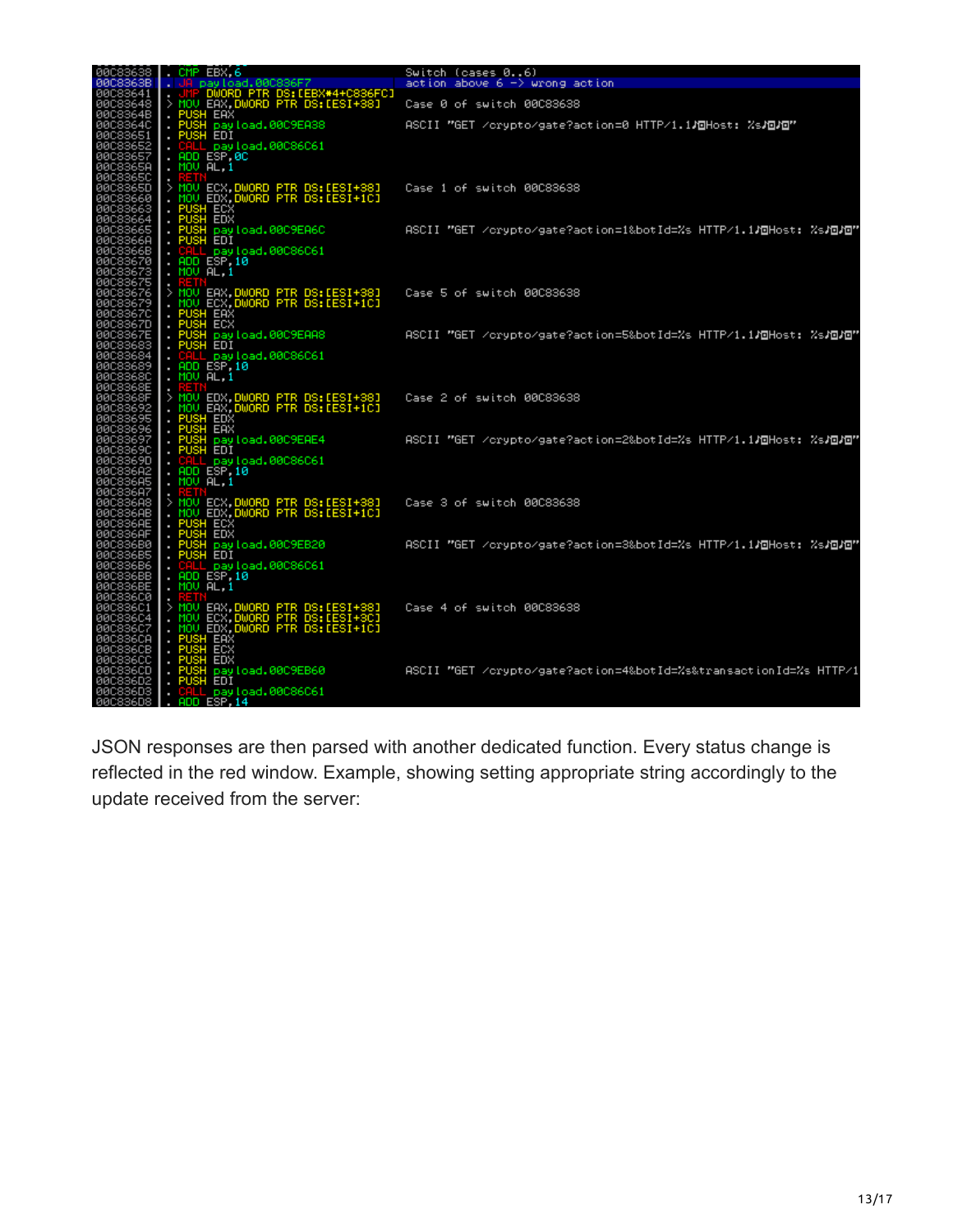|                                    | 00405782 call | receive from CnC                                                   |           |
|------------------------------------|---------------|--------------------------------------------------------------------|-----------|
|                                    | 00405787 mov  | eax, [esi+44h]                                                     |           |
|                                    | 0040578A push | eax                                                                | ; char *  |
|                                    | 0040578B call | atoi                                                               |           |
|                                    | 00405790 mov  | ecx, dword 42485C                                                  |           |
|                                    | 00405796 add  | esp, 4                                                             |           |
|                                    | 00405799 push | Я                                                                  | ; bEnable |
|                                    | 0040579B push | : hWnd<br>ecx                                                      |           |
|                                    | 0040579C mov  | edi, eax                                                           |           |
|                                    | 0040579E call | ds:EnableWindow                                                    |           |
|                                    | 004057A4 mov  | edx, dword 424880                                                  |           |
|                                    | 004057AA push | n                                                                  | : bEnable |
|                                    | 004057AC push | : hWnd<br>edx                                                      |           |
|                                    | 004057AD call | ds:EnableWindow                                                    |           |
|                                    | 004057B3 cmp  | edi, 2                                                             | : status  |
|                                    | 004057B6 inz  | loc 4058C9                                                         |           |
|                                    |               |                                                                    |           |
|                                    |               |                                                                    |           |
| <b>H</b> A R                       |               |                                                                    |           |
| 004057BC mov<br>eax, hWnd          |               |                                                                    |           |
| 004057C1 push                      |               | offset aTransactionIdC : "Transaction ID confirmed! Confirming yo" |           |
| 004057C6 push<br>eax               | : hWnd        |                                                                    |           |
| ds:SetWindowTextA<br>004057C7 call |               |                                                                    |           |
| 004057CD mov<br>ecx, dword 424818  |               |                                                                    |           |
| 004057D3 push<br>G                 | : bEnable     |                                                                    |           |
| 004057D5 push<br>ecx.              | hWnd          |                                                                    |           |
| 004057D6 call<br>ds:EnableWindow   |               |                                                                    |           |

In case if accessing the C&C was not possible, the bot sets in window the hardcoded bitcon address:



…also, a hardcoded sum of 4 BTC: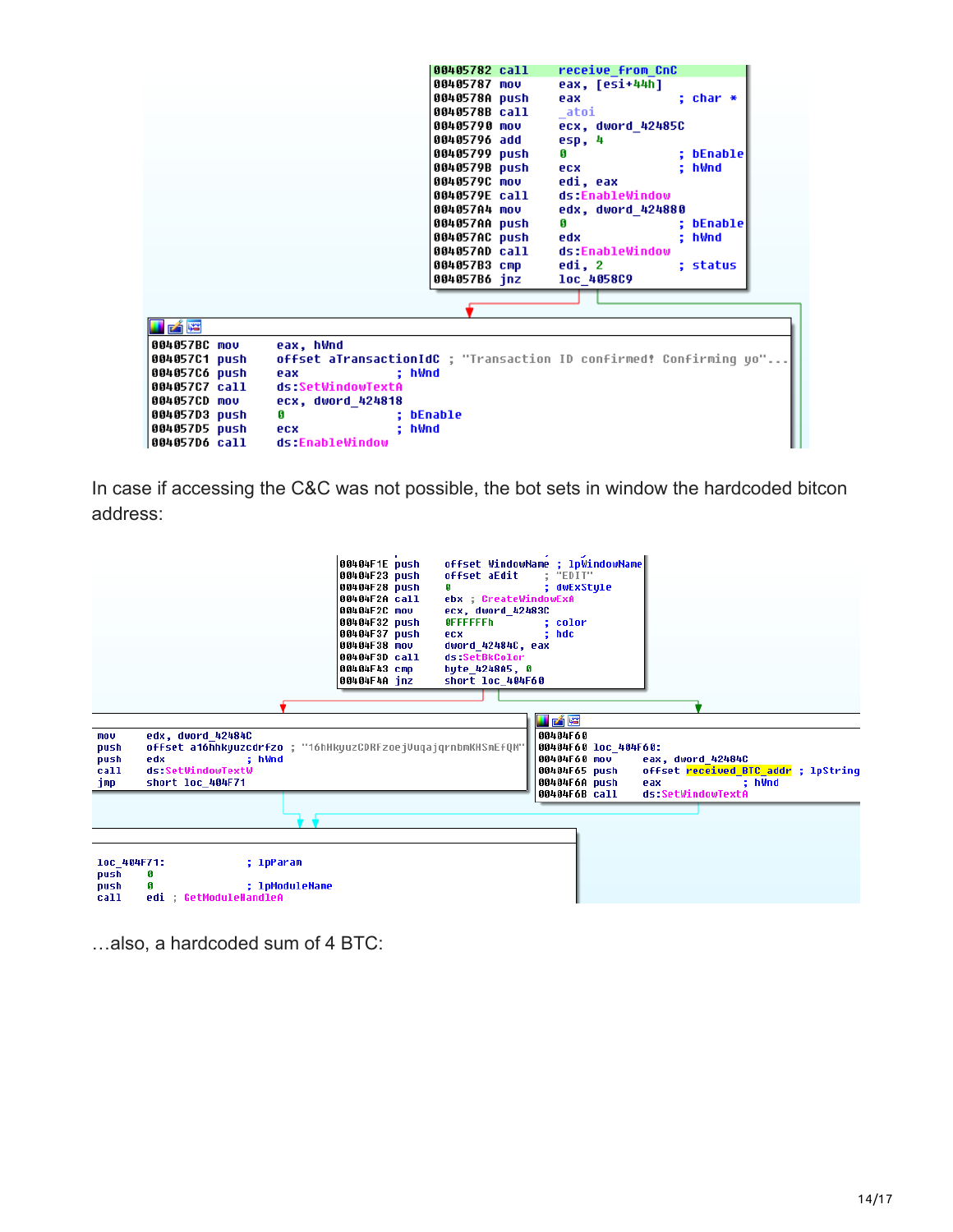| 00404E94 push | ; dwExStyle                  |                                                                                                                                                                                                                                                           |
|---------------|------------------------------|-----------------------------------------------------------------------------------------------------------------------------------------------------------------------------------------------------------------------------------------------------------|
| 00404E96 call | ebx CreateWindowExA          |                                                                                                                                                                                                                                                           |
| 00404E98 push | 99 h<br>: color              |                                                                                                                                                                                                                                                           |
| 00404E9D push | : hdc<br>eax                 |                                                                                                                                                                                                                                                           |
| 00404E9E mov  | dword 42483C, eax            |                                                                                                                                                                                                                                                           |
| 00404EA3 call | ds SetBkColor                |                                                                                                                                                                                                                                                           |
| 00404EA9 cmp  | byte 4248A5, 0               |                                                                                                                                                                                                                                                           |
| 00404EB0 inz  | short loc 404EC6             |                                                                                                                                                                                                                                                           |
|               |                              |                                                                                                                                                                                                                                                           |
|               |                              |                                                                                                                                                                                                                                                           |
| <b>HAE</b>    |                              | JAE                                                                                                                                                                                                                                                       |
| 00404EB2 mov  | edx, dword 42483C            | 00404EC6                                                                                                                                                                                                                                                  |
| 00404EB8 push | offset a4 OBtc 0 ; "4.0 BTC" | 00404EC6 loc 404EC6:                                                                                                                                                                                                                                      |
| 00404EBD push | : hWnd<br>edx                | 00404EC6 mov<br>eax, dword 42483C                                                                                                                                                                                                                         |
| 00404EBE call | ds:SetWindowTextW            | offset <b>received BTC sum</b> ; lpString<br>00404ECB push                                                                                                                                                                                                |
| 00404EC4 imp  | short loc 404ED7             | 00404ED0 push<br>: hWnd<br>eax and the state of the state of the state of the state of the state of the state of the state of the state of the state of the state of the state of the state of the state of the state of the state of the state of the st |
|               |                              | ds:SetWindowTextA<br>00404ED1 call                                                                                                                                                                                                                        |

Old style communication via e-mail is still offered as a failsafe.

#### **Actions**

Particular actions are recognized by their numerical identifiers. Below – action numbers and their meaning:

#### **0: get a unique id for the bot**

sample request:

GET /crypto/gate?action=0

sample response:

{"status":0,"id":"7D6FB84840584C6484EEAD3DB377409B"}

#### **1: get the public RSA key**

sample request:

```
GET /crypto/gate?action=1&botId=7D6FB84840584C6484EEAD3DB377409B
```
sample response (giving RSA public key):

```
{"status":0,"rsa_public_key":"-----BEGIN PUBLIC KEY-----
MIIBCgKCAQEAxPaoqNvUn8T52DtCr80OEJOa4bIXRDIRnVdCYxPQZ4rrNniBNnM+uEb2AUmSHTgZvlH1s3g0TD
----END PUBLIC KEY-----"}
```
#### **2: report saving the public key**

sample request:

action=2&botId=7D6FB84840584C6484EEAD3DB377409B

sample response:

{"status":0}

#### **3: get information about the payment specific to the client:**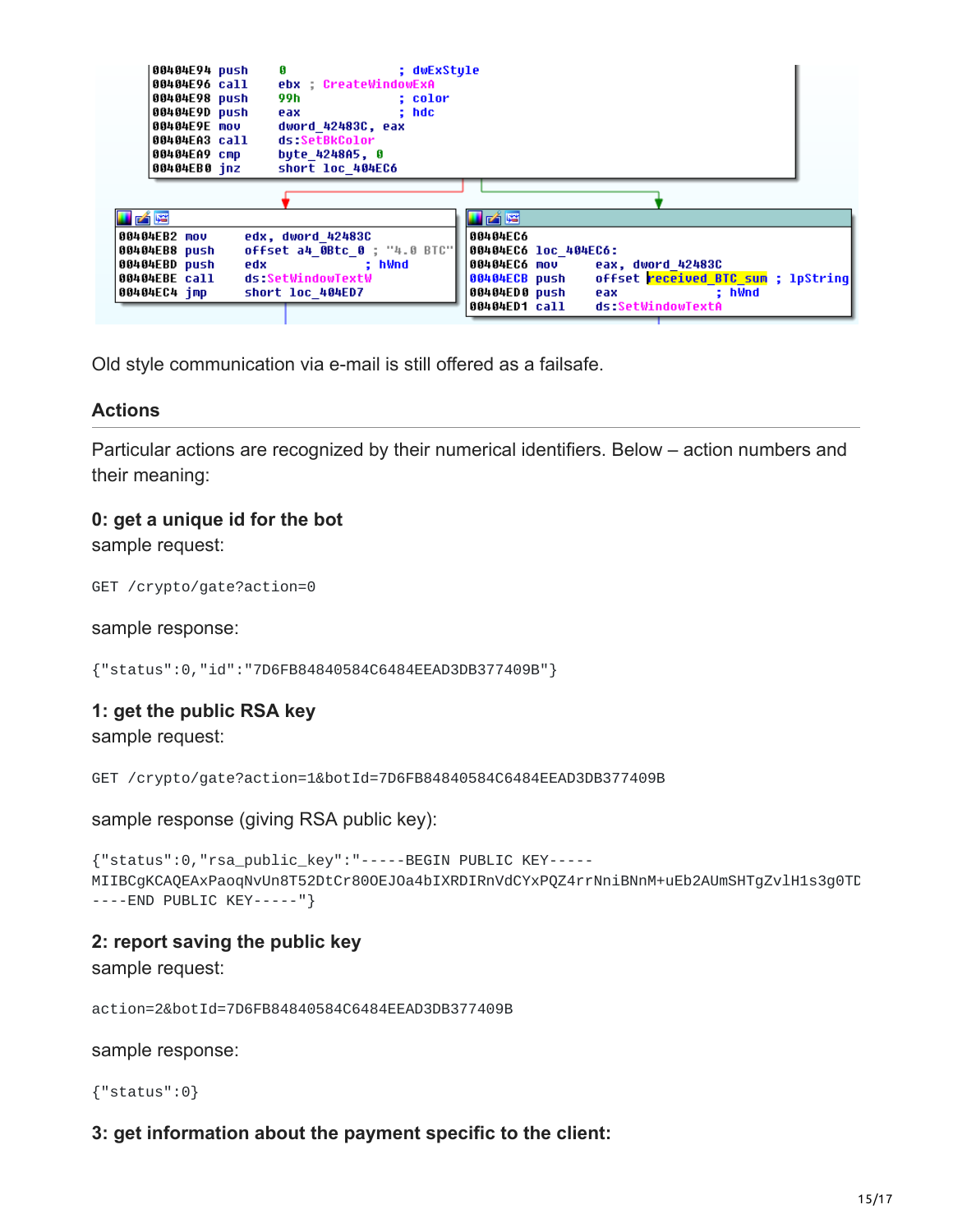sample response:

```
{"status":0,"minimum_btc_confirmations":3,"bitcoin_address":"1C8yA7wJuKD4D2giTEpUNcdd7
05-31 15.02.39","ransom_amount_increase_timestamp":"2016-05-27
15.03.58","ransom_amount_increase_amount":"1.5"}
```
#### **4: check the transaction status**

```
GET /crypto/gate?
action=4&botId=7D6FB84840584C6484EEAD3DB377409B&transactionId=66614538ca4e50f44c06cf87
```
#### sample response:

{"status":7}

#### **5: get the private key (if released)**

sample request:

GET /crypto/gate?action=5&botId=070F39D8E01A4B71B8414352CDB186E9

sample response:

```
{"status":0,"rsa_private_key":"[the key content goes here]"}
```
#### **6: check bot status**

sample request:

GET /crypto/gate?action=6&botId=070F39D8E01A4B71B8414352CDB186E9

sample response:

```
{"status":0,"bot_status":1}
```
possible *bot statuses* and their meanings:

0: fresh 1: public key saved 3: "Transaction and payment are confirmed. Getting decryption key..."

If this action receives *bot status* 3 it directly execute the action 5, fetching the private key.

#### **Statuses**

Each action return some **status**. Most common is status 0 that is a standard "OK" response. Some of the statuses are translated to the displayed strings: